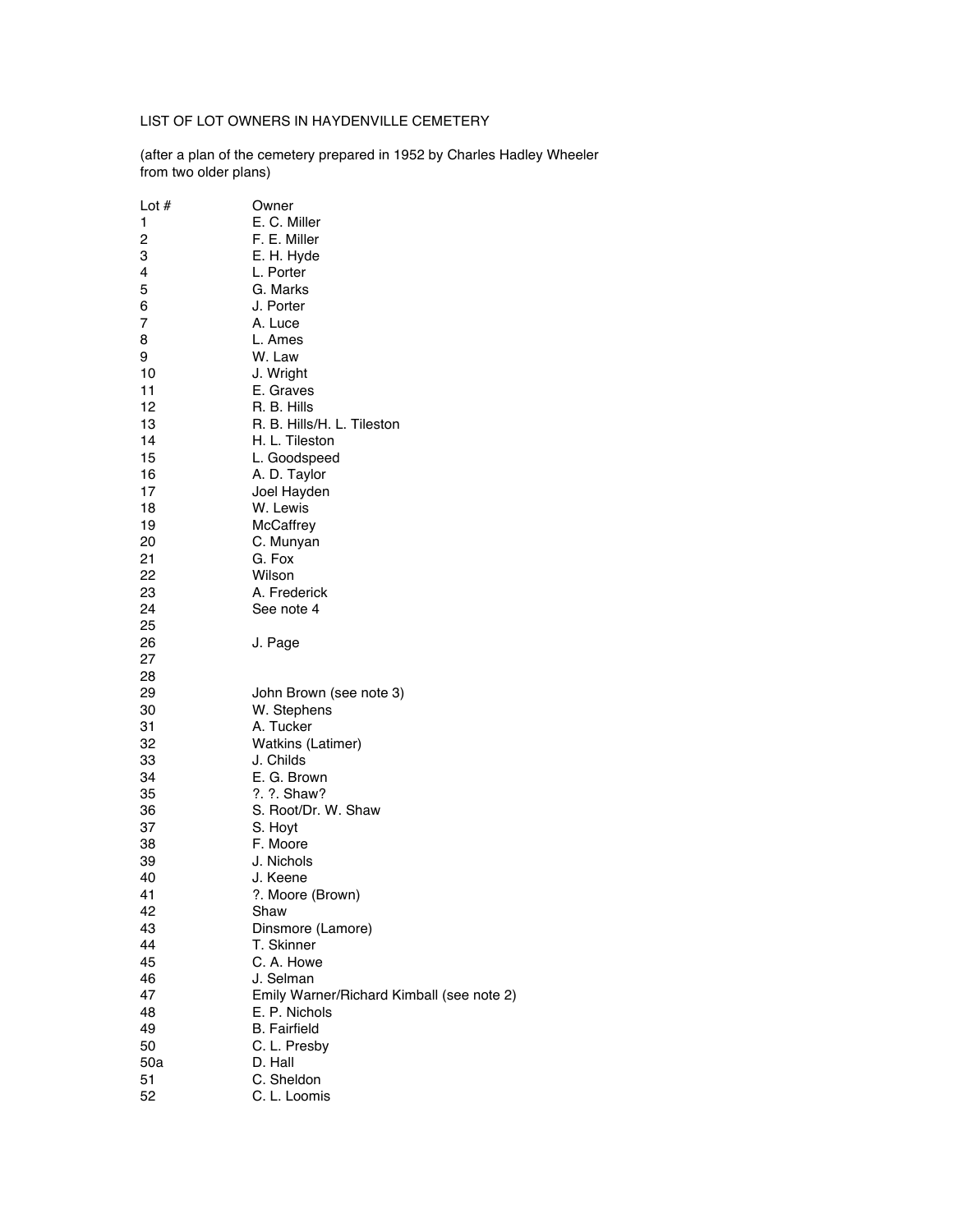| 53       | <b>Clark Kingsley</b>            |
|----------|----------------------------------|
| 54       | W. Allen                         |
| 55       | Dickinson                        |
| 56       | ? & ? Lawrence?                  |
| 57       | ? & ? Lawrence?                  |
| 58       | A. Heugh                         |
| 59       |                                  |
| 60       | Montgomery                       |
| 61       | Hathaway                         |
| 62       | E. F. Fairfield                  |
| 63<br>64 | Wm. Elder (Everett)              |
| 65       | O. Ames<br>Morton                |
| 66       | E. Tucker (Beals)                |
| 67       | A. Root                          |
| 68       | M. Payson                        |
| 69       | B. S. Johnson, Strong, Wentworth |
| 70       | R. C. Fairfield                  |
| 71       | C. Rice                          |
| 72       | J. Miller                        |
| 73       | S. D. & G. H. Sprague            |
| 74       | C. Damon                         |
| 75       | J. S. Tyrrell                    |
| 76       | E. H. Luce                       |
| 77       | B. S. Johnson, Strong, Wentworth |
| 78       | E. Curtis                        |
| 79       | E. H?. Schuler                   |
| 80       | Spencer Kingsley                 |
| 81       | Josiah Hayden                    |
| 82       | D. F. Morton & C. D. Waite       |
| 83       | L. A. Loomis                     |
| 84       | C. Miller                        |
| 85       | O. H. Ames                       |
| 86<br>87 | E. Sharpe                        |
| 88       | C. B. Hosford<br>B. Munyan       |
| 89       | J. Day                           |
| 90       | Mrs. R. S. Ives                  |
| 91       | R. M. Trow                       |
| 92       | W. C. Wrisley                    |
| 93       | J. H. D. Chamberlain             |
| 94       | R. M. Trow                       |
| 95       | F. Anderson                      |
| 96       | J. H. D. Chamberlain             |
| 97       | L. Warner                        |
| 98       | S. W. Merrill                    |
| 99       | A. L. Burby?                     |
| 100      | J. Kaplinger                     |
| 101      | S. Wentworth                     |
| 102      | S. Wentworth                     |
| 103      | W. M. and M. P. Purrington       |
| 104      | W. M. and M. P. Purrington       |
| 105      | W. M. and M. P. Purrington       |
| 106      | W. M. and M. P. Purrington       |
| 107      | A. D. Sanders                    |
| 108      | J. Hills?                        |
| 109      | A. Ballou                        |
| 110      | T. J. Metcalf                    |
| 111      | Pierce                           |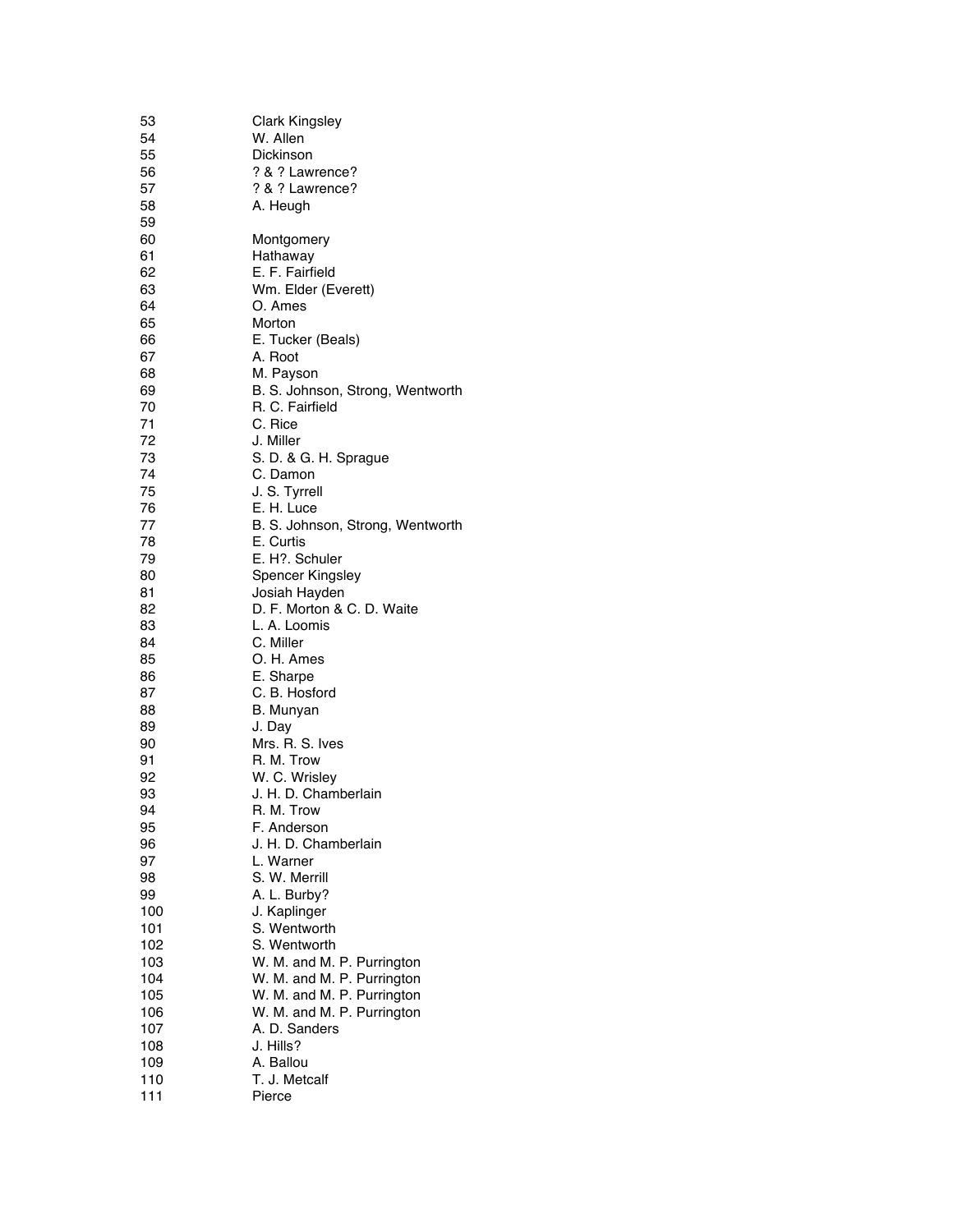| 112        |                             |
|------------|-----------------------------|
| 113        | J. Faulkner                 |
| 114        | Conner                      |
| 115        | Collyer                     |
| 116        | Mrs. J. A. Peck             |
| 117        | Elder                       |
| 118        | T. Knapp                    |
| 119        | T. Knapp                    |
| 120        | <b>McCaffrey</b>            |
| 121        | Davis                       |
| 122        | Eastwood                    |
| 123        | Davenport                   |
| 124        | W. C. Pomeroy               |
| 125        | Mrs. J. Herrick             |
| 126        | Mrs. J. Herrick             |
| 127        | T. Hayden                   |
| 128        | L. Loomis                   |
| 129        | B?. Loomis                  |
| 130        | B. W. Hanks?                |
| 131        | D. Emrick                   |
| 132        | S. E. Davenport             |
| 133        | Mrs. P. Wheelock            |
| 134        | <b>Fred Dewey</b>           |
| 135        | G. T. Mosher                |
| 136        | T. M. Wells                 |
| 137        | Nancy Pomeroy               |
| 138        | Mrs. Jones                  |
| 139        | Hannah Kingsley             |
| 140        | S. Edwards                  |
| 141        | S. Edwards                  |
| 142        | G. E. Snow                  |
| 143        | R. H. Cook                  |
| 144        | R. H. Cook<br>J. F. Best    |
| 145<br>146 | C. R. Hayden                |
| 147        | W. H. Hayden/C. Bailey      |
| 148        | Mrs. M. E. Noyes            |
| 149        | Mrs. M. E. Noyes            |
| 150        | F. Marks                    |
| 151        | C. C. Loomis                |
| 152        | <b>Blanchard</b>            |
| 153        | Mrs. L. Eno                 |
| 154        | Wm. D. Bowers               |
| 155        | Geo. Papageorge             |
| 156        | Papademetriou Athanas, John |
| 157        | Ami Emrick                  |
| 158        | Jos. Bates                  |
| 159        | <b>Alfred Kittell</b>       |
| 160        | J. A. Stone                 |
| 161        | ?. Loomis                   |
| 162        | Earl Brewer                 |
| 163        | ?. Pierce                   |
| 164        | S. Jorgensen                |
| 165        | G. A. Cone                  |
| 166        | W. Cadden/Wm. Warner        |
| 167        | E. W. Dimes                 |
| 168        | ?. W. Dimes                 |
| 169        | I.? G. Cowing               |
| 170        | ?. Hosford                  |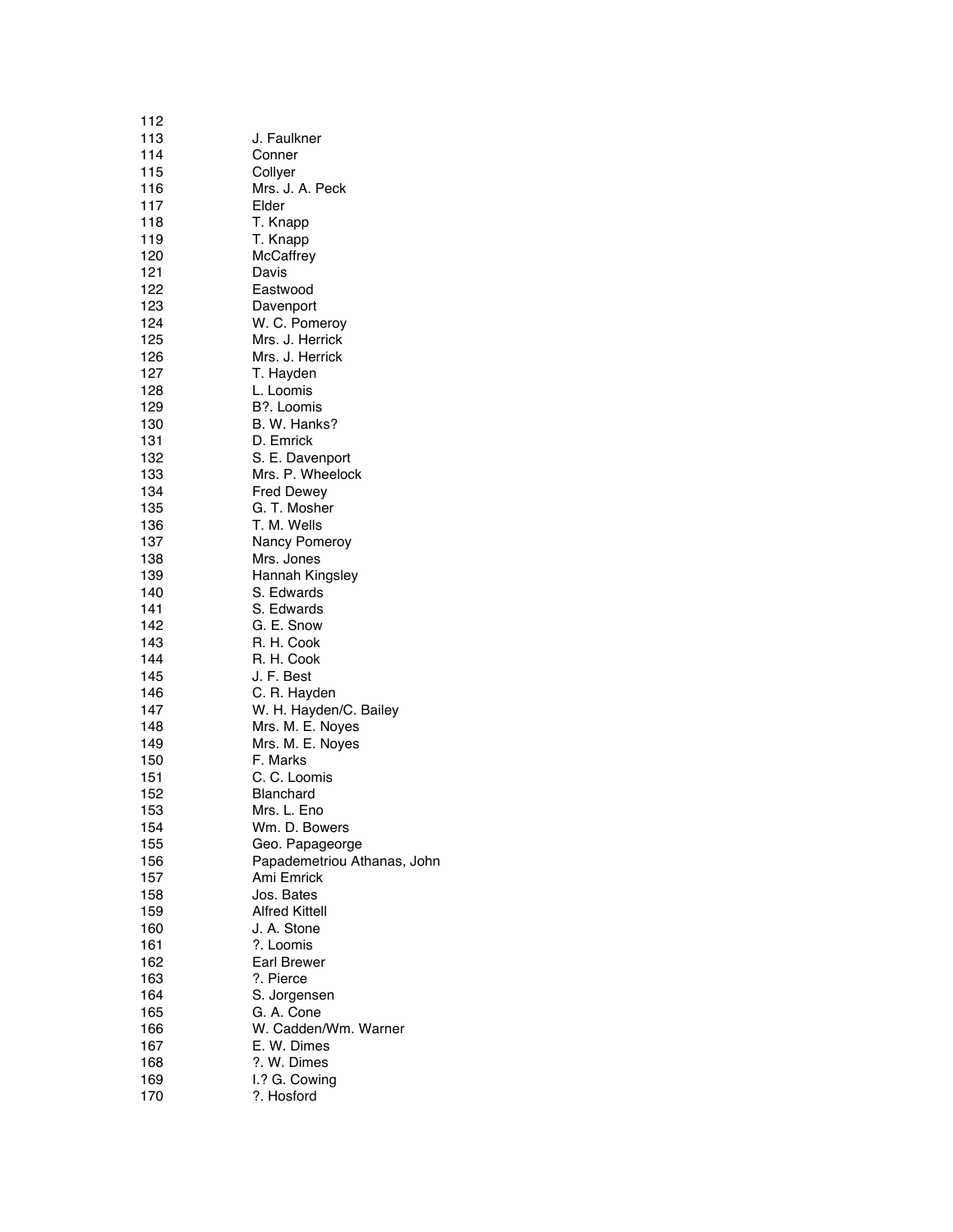| 171 | <b>Agnes King</b>           |
|-----|-----------------------------|
| 172 | W. M. Noble                 |
| 173 | A. T. Miller                |
| 174 | F. Quinn                    |
| 175 | Langdon                     |
| 176 | C. Kaplinger                |
| 177 | H. T. Rummel                |
| 178 | A. Thatcher                 |
| 179 | A. E. Vining                |
| 180 | Hopkins (Riley)             |
| 181 | E. F. Loomis                |
| 182 | E. F. Loomis                |
|     |                             |
| 183 | Myron Ames                  |
| 184 | H. W. Johnson               |
| 185 | S. F. Packard               |
| 186 | W. Blinn                    |
| 187 | C. S. Packard               |
| 188 | C. S. Packard               |
| 189 | E. Ladd                     |
| 190 | D. W. Hill                  |
| 191 | D. Page                     |
| 192 | G. Page                     |
| 193 | C. Sherwood (Staab)         |
| 194 | C. Hosford                  |
| 195 | J. W. Page                  |
| 196 | E. Litchfield               |
| 197 | J. L. Hayden                |
| 198 | ?. Hayden                   |
| 199 | C. Noble                    |
| 200 | J. T. Curry                 |
| 201 | Elder (Courtright)          |
| 202 | Jane Connell & J. Hulme     |
| 203 | Breckenridge                |
| 204 | P. G. Hussey                |
| 205 | Lamport/McCrea              |
| 206 | S. House                    |
|     |                             |
| 207 | G. W. Hayden                |
| 208 |                             |
| 209 | F. C. Anderson/F. A. Noble  |
| 210 | J. Phinney                  |
| 211 | H. C. Smith                 |
| 212 | ?. Courtright               |
| 213 | W. G. Loomis                |
| 214 | Fred Munyan                 |
| 215 | C. Tower                    |
| 216 | D. Tower                    |
| 217 | Lawrence J. Bennett         |
| 218 | Lawrence Metcalf            |
| 219 | illegible                   |
| 220 | H.? T.? M. Pomeroy          |
| 221 | Edward C. Purrington/Robert |
| 222 | Alden Don Purrington        |
| 223 | Alden Purrington            |
| 224 | <b>Alfred Dimes</b>         |
| 225 | Edward ?. Loomis            |
| 226 |                             |
| 227 |                             |
| 228 |                             |
| 229 |                             |
|     |                             |